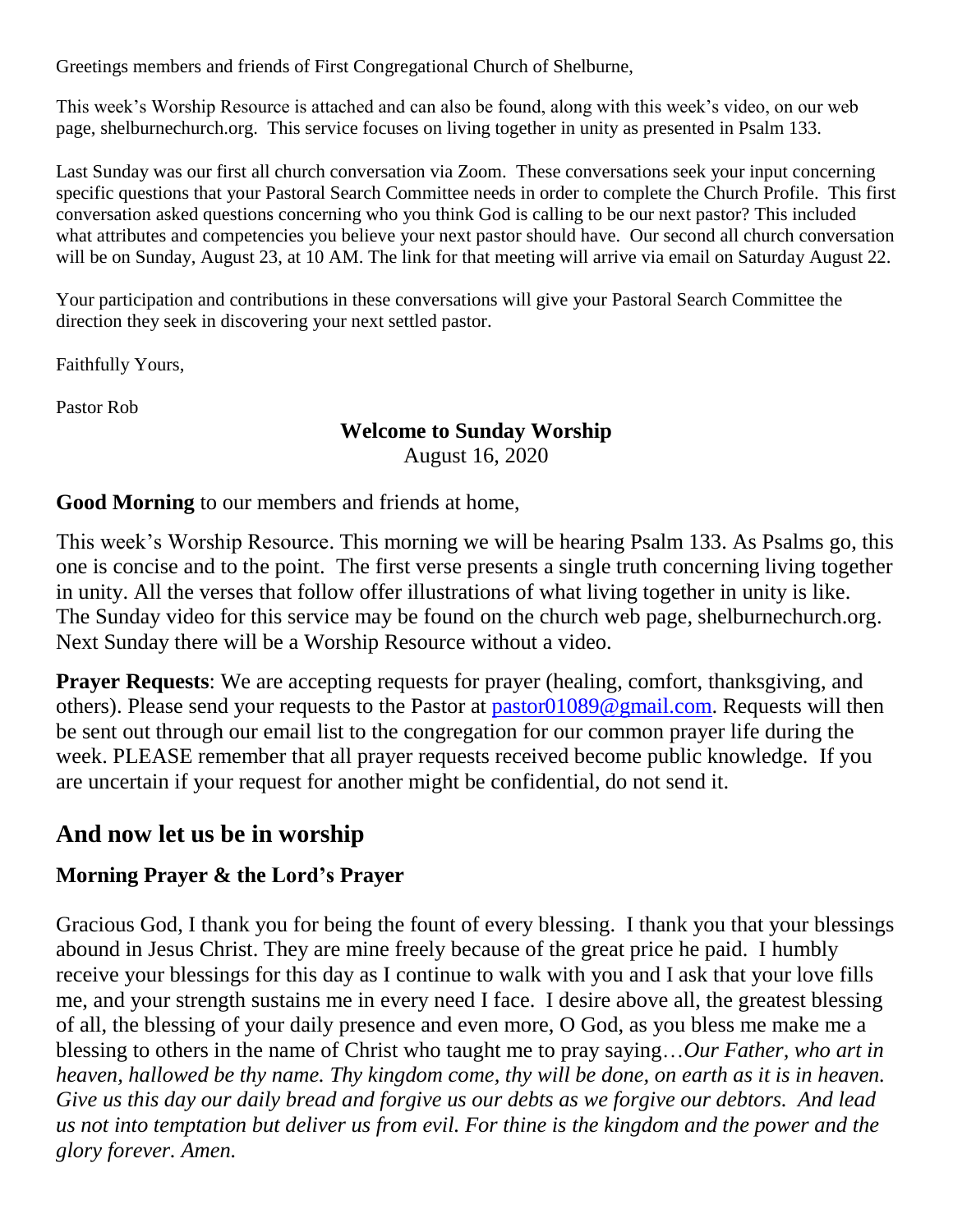# **Prayers of the People**

Today's prayers are centered on God's diverse creation and our unity in Christ. You may wish to add your own prayers for healing, prayers of thanksgiving, prayers for comfort and others during our time of meditation. Let us come to God.

God of Love and Lord of All, we, your people, revel in the wonders of your creation, in its rich diversity, its astounding mystery and the way in which it is interconnected and interdependent. And like your creation, O God, we live in diversity while yearning for community, where we may be one, interconnected and interdependent. Make of us, O God, one part of the body of Christ. That our ministry here, in this place, may be one of love, one of hope one of justice, and one that reaches far beyond ourselves. May we discover our common and mutual calling with other parts of the body of Christ, that in unity with them, we may touch the lives of more of your people and make a larger difference in your creation.

Make of us, O God, one voice that speaks of you, tells the story of your Christ, and shares the experiences of the gifts of the Holy Spirit. May our voice be added to others who know you, who walk with you, who live the life you have called them to. While there may be many different faithful paths, there is only one calling, to speak of your love and to show your love in what we say and what we do. May we be one in living out this call. Make of us, O God, one community that has many members, each called to ministry in some way. May our ministries of worship, prayer, music, care and nurture, mission, and hospitality bear much fruit in our unity of purpose. Make of us, O God, one household of your love, where all are welcome and valued, and shown respect and love. And now, here these our varied prayers, united in the desire to speak with you, and bring ourselves into your holy presence..................

Gracious and loving God, keep us mindful of your desires for your people that we may be a blessing to those around us and in so doing bring a unity of purpose and a harmony of mind and heart to our community. We pray this in Christ's name. Amen.

# **Scripture Reading:** Psalm 133, The Blessing of Unity

The Book of Psalms contains 150 Psalms. It is a collection composed from older lyrics for use in the temple in Jerusalem. Most were probably composed to accompany worship and include Praise Hymns, Hymns of Kingship, Hymns of Zion, the Holy City, Hymns of Lament and Hymns of Thanksgiving. There are also Psalms about sacred history and wisdom. This morning's Psalm is about the blessing of unity.

*How very good and pleasant it is when kindred live together in unity! It is like the precious oil on the head, running down upon the beard, on the beard of Aaron, running down over the collar of his robes. It is like the dew of Hermon, which falls on the mountains of Zion. For there, the LORD ordained his blessing, life forevermore.*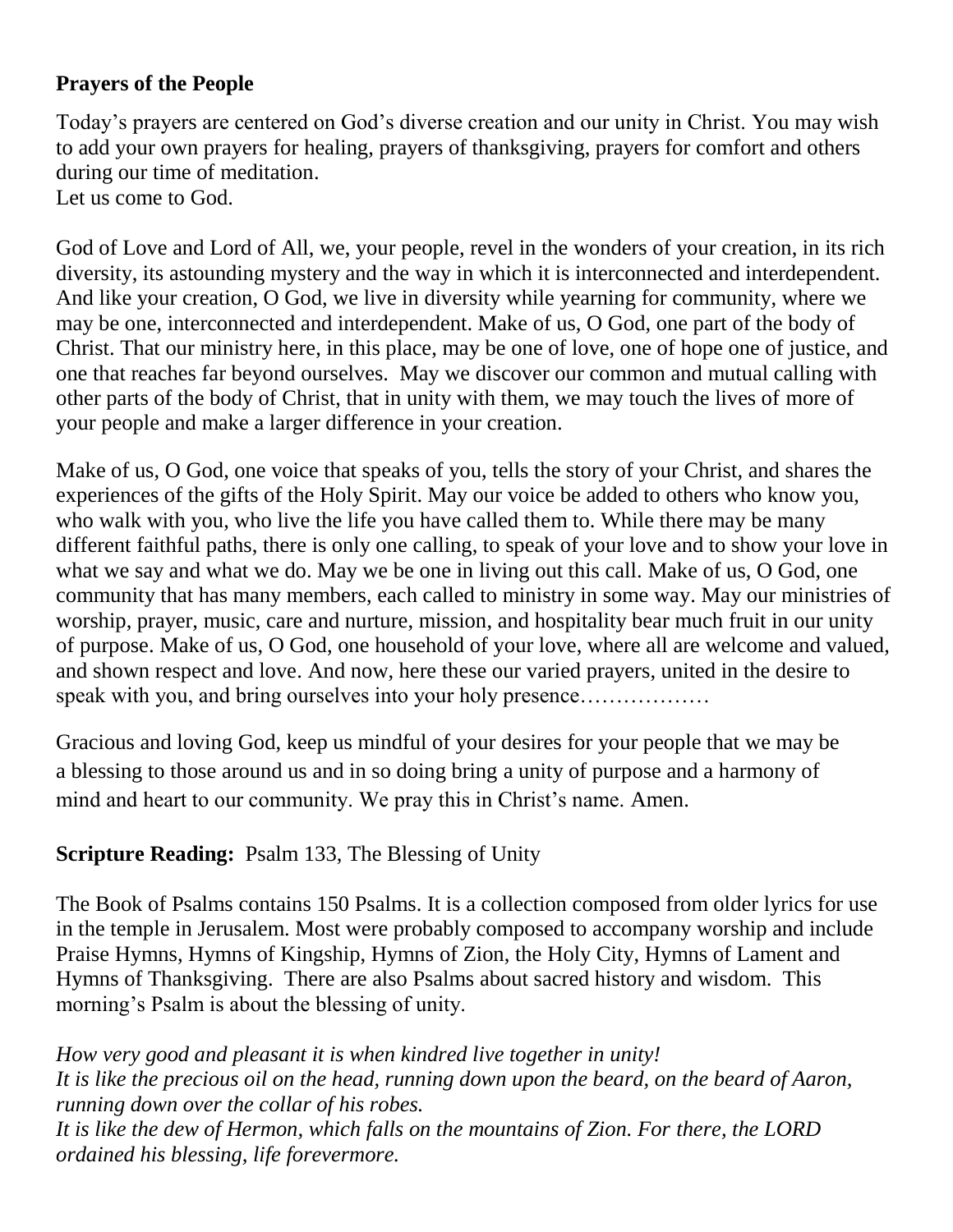After the reading, you may reflect on this passage and share your thoughts. There is a set of notes concerning this text for your reflection.

#### **Benediction:**

May God give us light to guide us Courage to support us and love to unite us, Now and evermore, Amen.

Notes on the text

The Dr. Pepper jingle if written by the psalmist: *I'm a blessing, He's a blessing, She's a blessing, We're a blessing, Wouldn't you like to be a blessing too?* Well, not exactly the psalm, But it's close. In pondering over this psalm this week, it occurred to me that we are probably more familiar, and perhaps more comfortable, with talking about how God blesses us, *Come thou fount of every blessing, We gather together to asks the lord's blessing, Bless the lord, O my soul, and remember God's benefits……Blessed are the meek, the merciful, those who mourn, the peace makers*…God's blessings are deep and wide and often taken for granted. Every day we travel 1,599,793 miles through space at a little better than 67,000 miles an hour. I doubt we are overly concerned about this, and probably don't thank God that we made it through another day racing through the solar system. On one hand the big cosmic stuff escapes us, on the other, the personal stuff does not when it comes to receiving God's blessing: In Traverse City, Michigan one teenager has had enough. She is disgusted with her oldfashioned parents who overreacted to her nose ring, cannot stand the music she listens to and is not thrilled with her choice of wardrobe. So, she runs away to Detroit, and there, in the city she meets a man who drives the biggest car she has ever seen. The man with the big car offers her a job, tending to the needs of his clientele of businessmen. She has no problem with being in the escort business and things seem good for a while. But, before she knows it, the man with the big car tosses her out on the street without a penny to her name. She still turns a couple of tricks a night, and all the money goes to support her drug habit. One night while sleeping on the metal grates of the city, she has had enough of her new lifestyle. Through her tears she meekly prays, "*God, why did I leave? My dog back home lives better than I do. Help me"* And then, in that moment, it comes to her. She knows that more than anything in the whole world, she wants to go home. Three straight calls home get three straight connections with the answering machine. She hangs up each time. Finally, she gets up her courage and leaves a message. *"Mom, Dad, it's me. I was wondering about maybe coming home. I'm catching a bus up your way, and it'll get there about midnight tomorrow. If you're not there, I'll understand*." During the seven-hour bus ride, she prepares a speech for her father. And when the bus comes to a stop in the Traverse City station, the driver announces the fifteen-minute lay over before the